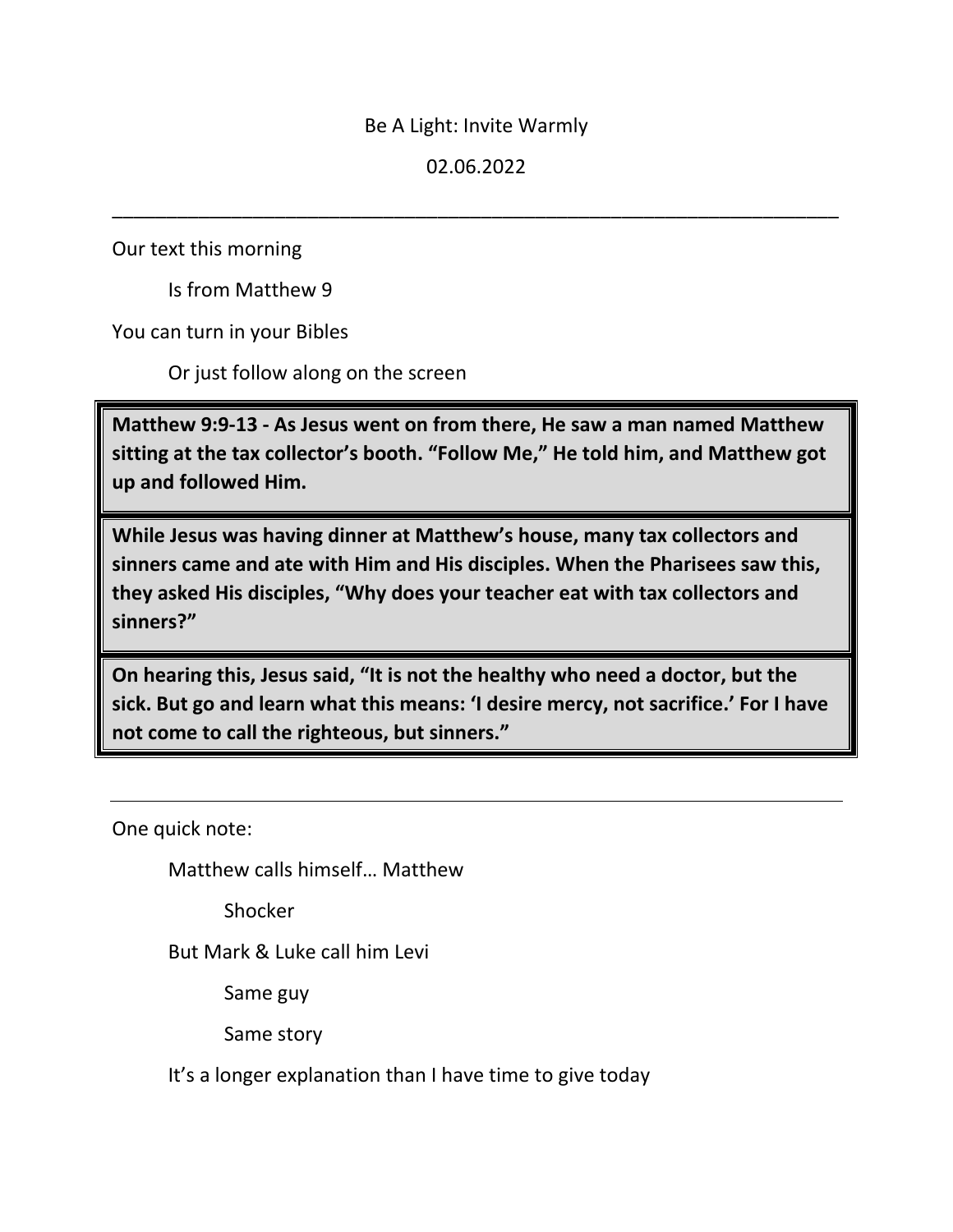You can go listen to a message I gave at the end of last August

I lay it all out there

But for today

Levi = Matthew

And Matthew = Levi

Got it?

Ok – I want to boil this down real simple

This account

Can be summarized

Like this:

**MATTHEW INVITED MANY FRIENDS TO DINNER WITH JESUS.**

Let's just break that down into parts:

**Matthew:**

Subject

Us

Regular guy

**Invited:**

Needs an adjective

Matthew excitedly invited

Matthew thoughtfully invited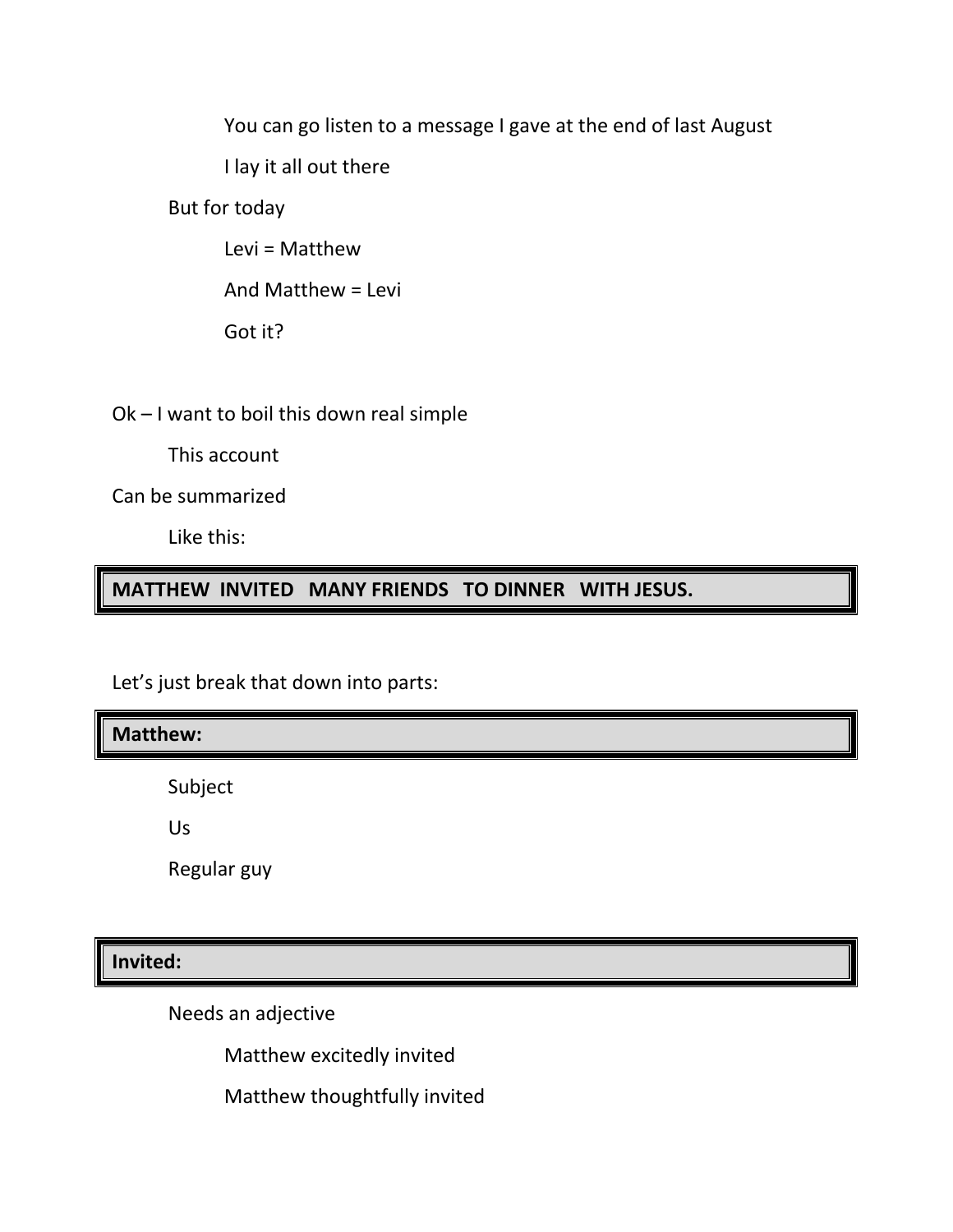Matthew meticulously invited

Matthew urgently invited

No Gospel gives us an adjective

Personality

# **Many Friends:**

**Matthew – "Many tax collectors and sinners"**

**Mark – "Many tax collectors and sinners"**

**Luke – "A great banquet… a large crowd of tax collectors…"**

Let me stop a second

Does it seem weird to anyone else

That Matthew and Mark

Matthew being autobiographical here

That Matthew and Mark

Both labeled his friends as "sinners"

Why is that?

The Bible says that all of us have sinned and fallen short of God's standard

But would any of you like being labeled

In the bestselling book of all time

As a sinner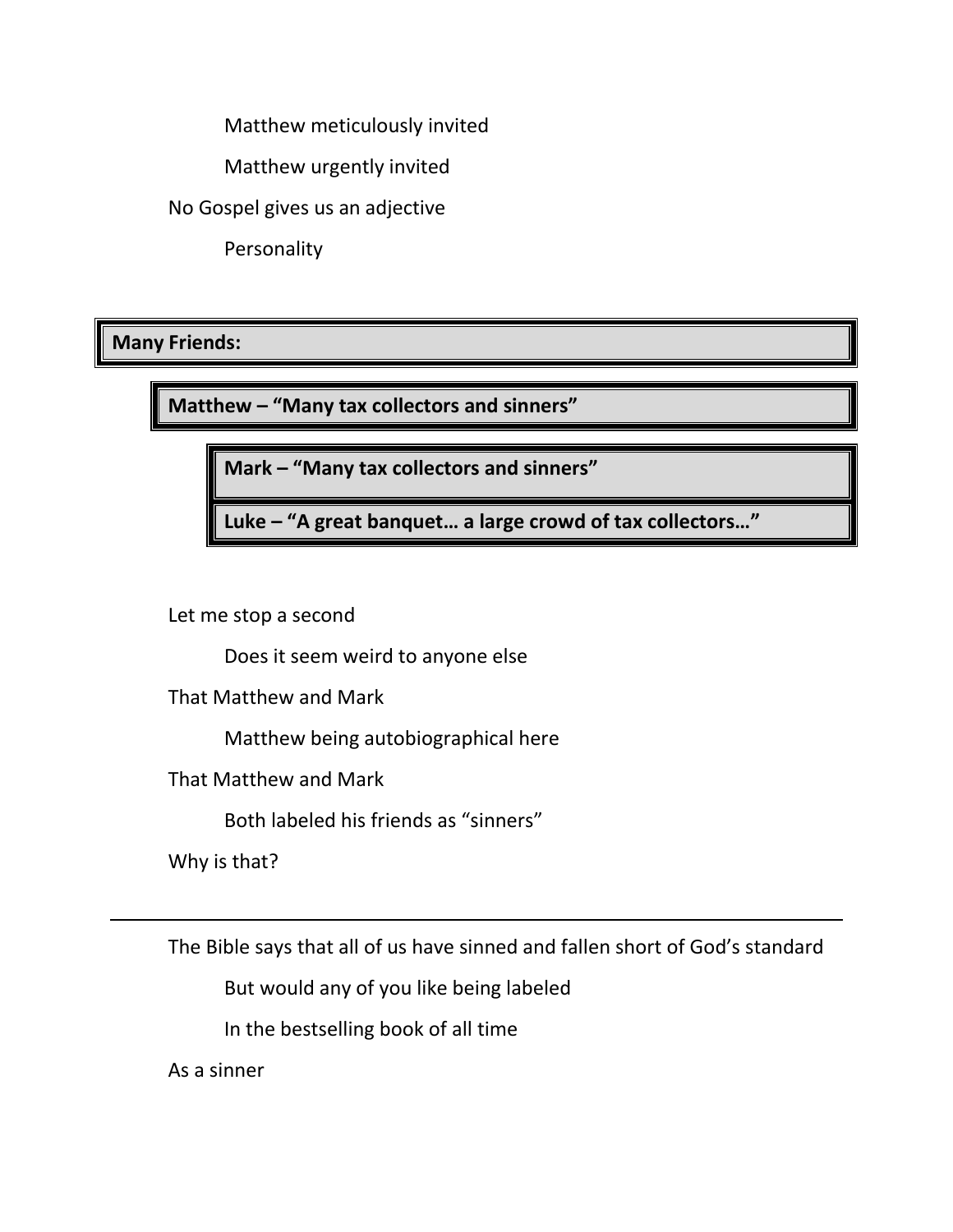When a buddy invited you over to his house?

I don't think the Scriptures are dissing Matthew's friends

It's merely pointing out that Matthew had some friends That weren't the church-going type

They weren't people that typically cared about Jesus And yet

We know that his "sinner friends"

Who didn't care about Jesus

Were desperately loved by Jesus

And we know that his "sinner friends"

Who didn't think much about Jesus

Were constantly on Jesus' mind

All these years later

That part hasn't changed

There are friends in our lives

Who do not currently care about Jesus

Who are not currently thinking about Jesus

But their souls are on His mind & heart

Right.Now.

And if we are going to be followers of Jesus

Their souls must be on our heart & mind Right.Now.Too.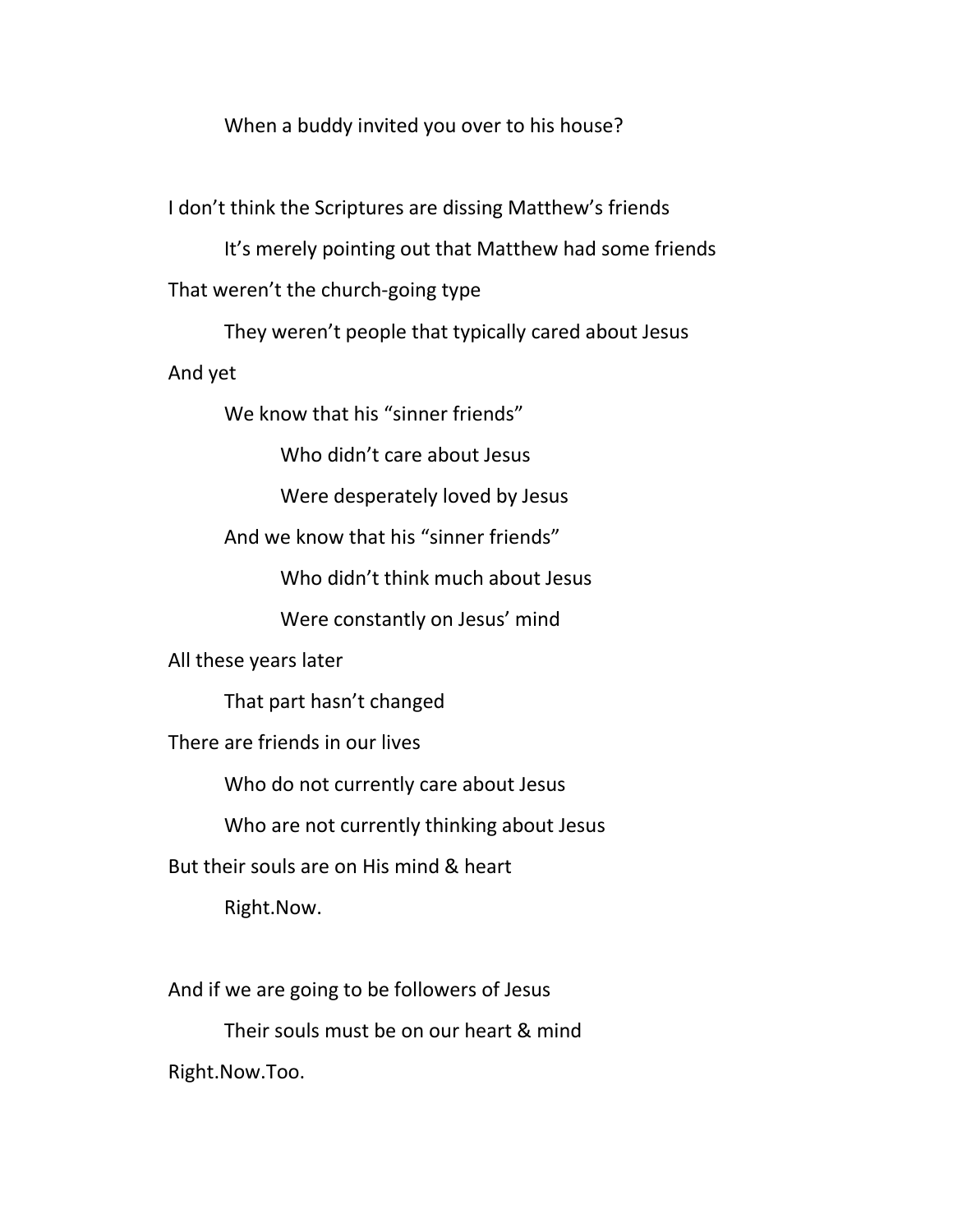One other point here

I think there are a few key points to consider

These passages make it clear that Matthew had many "sinner friends"

Matthew & Mark – "Many tax collectors and sinners"

Luke – "A great banquet" with "a large crowd"

So Matthew had many "sinner friends"

Both Matthew & Jesus appear to *like* his "sinner friends"

All of the religious folks appear to *not like* his "sinner friends"

And yet Jesus bucked tradition

He risked reputation

He violated societal expectation

Honestly – He chose them

He chose the "sinner friends"

And He was willing to pay a price for it

Do I think Jesus calls us to uphold the righteousness of God?

Certainly – He told us that the Truth would set us free Do I think He would defend the faith against moral relativism and postmodern heresy?

Absolutely

But I also know that He would fight to defend the space between Himself

And men & women who are often rejected in today's church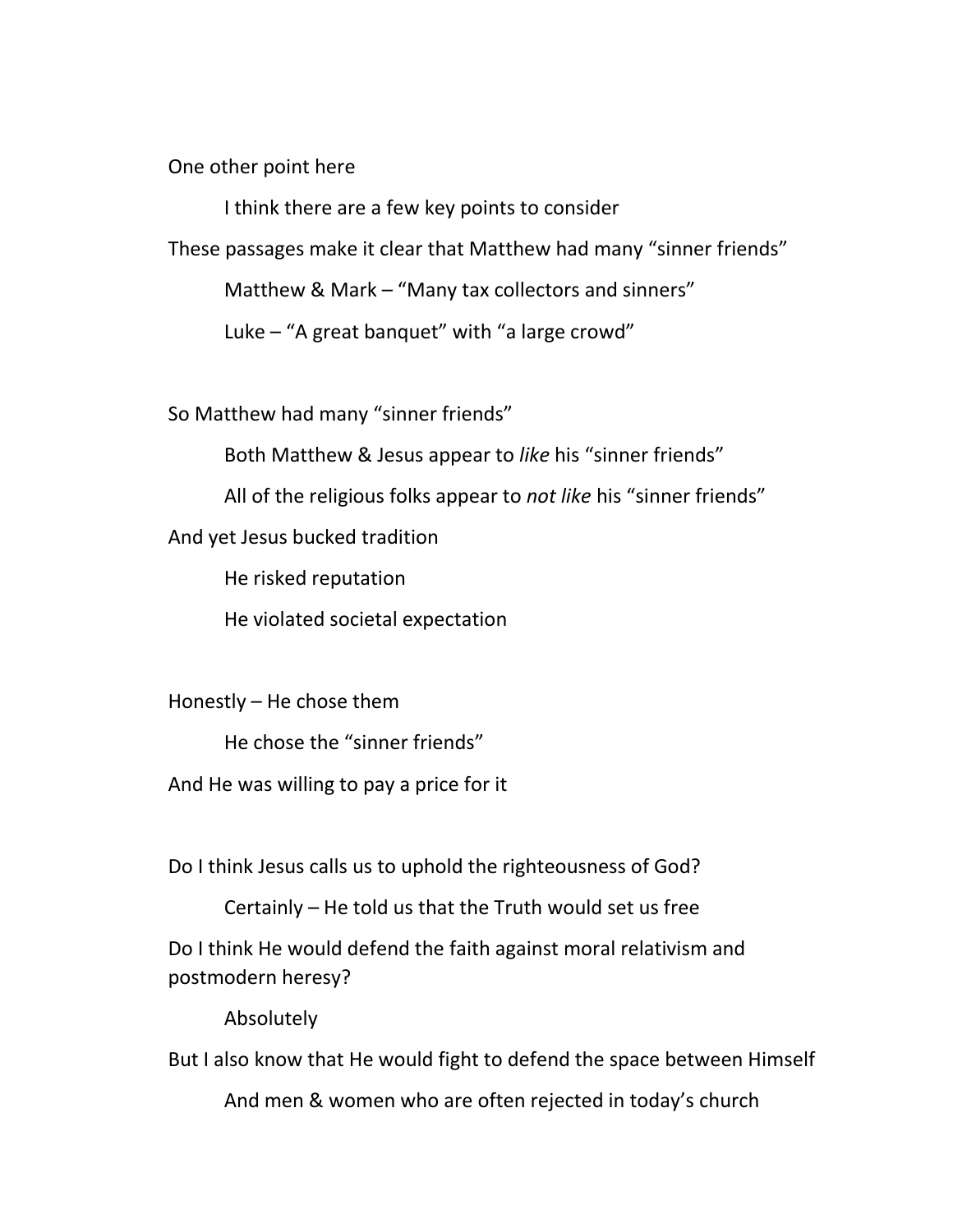Men like Matthew & his "sinner friends"

Women like the one at the well

Or the one caught in adultery

Jesus often confused and offended religious folks

Because of His staunch determination

To love broken people

And invite them, warmly, into His life

And if we're going to follow Him

We probably need more sinner friends in our life

And we probably need to warmly invite them

To share life with us

Matthew invited many friends to dinner with Jesus

Notice that his invitation

#### **Was to dinner**

He didn't invite them to an evangelistic crusade

Or even a church service

He didn't invite them to read a tract

Or to listen to a Bible-thumping sermon

Matthew – invited many friends – to dinner

One of the most damaging things in our culture

Is the disconnection that is rampant in today's world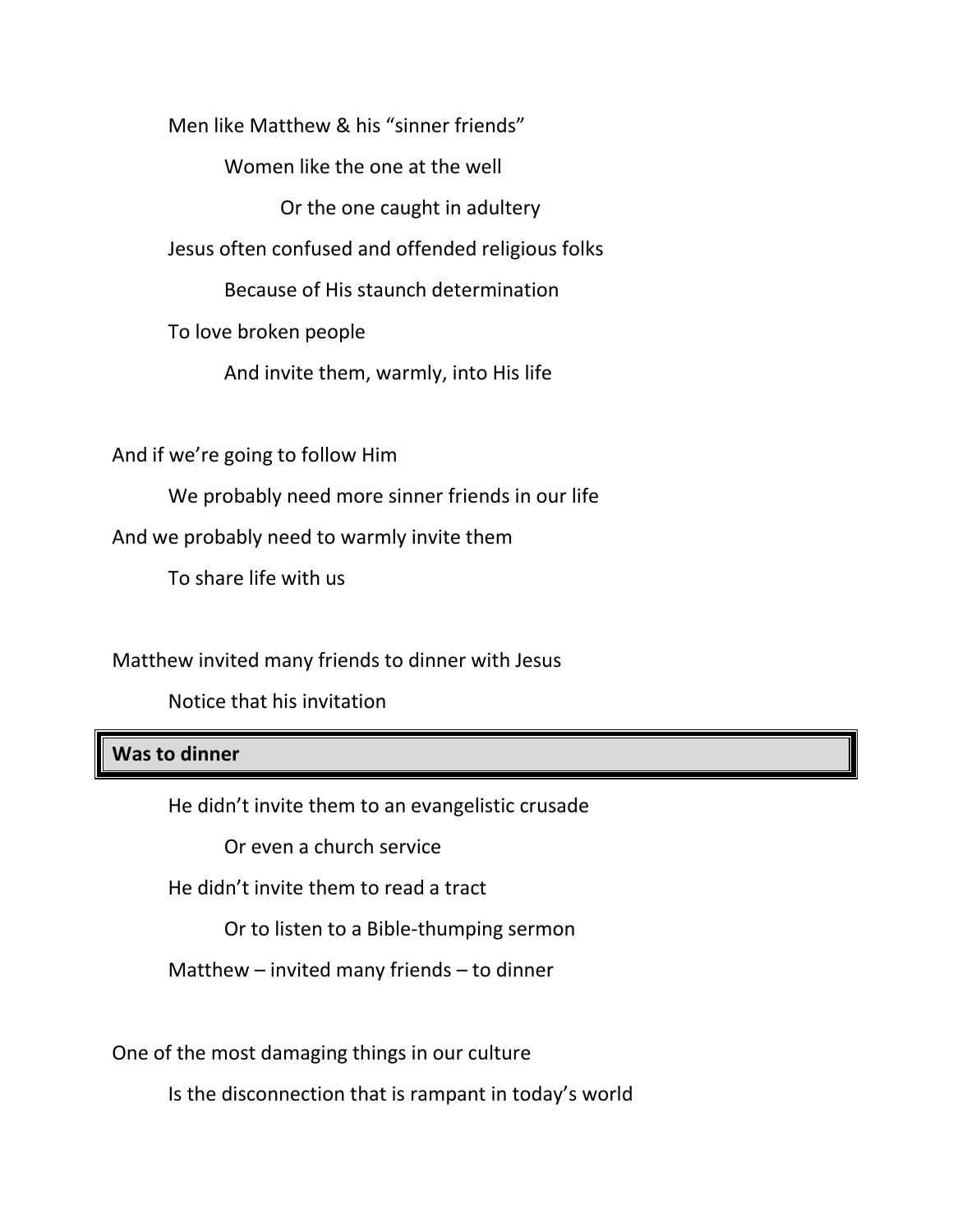Harvard University recently conducted a study on loneliness in America

And the results are alarming

**36% of respondents reported serious loneliness—feeling lonely almost all the time** 

36% - more than 1 out of 3

That's a big number

But that number – as big as it is

**Jumps to 51% when surveying mothers with young children**

Over half

**And all the way to 61%** 

Almost two-thirds

When surveying young people aged 18-25

By the way

Young adults and mothers of young children

That's almost all of Spring Hill

Look at this quote from Harvard

These are not Christian sociologists

This is not a Christian think tank

This is Harvard: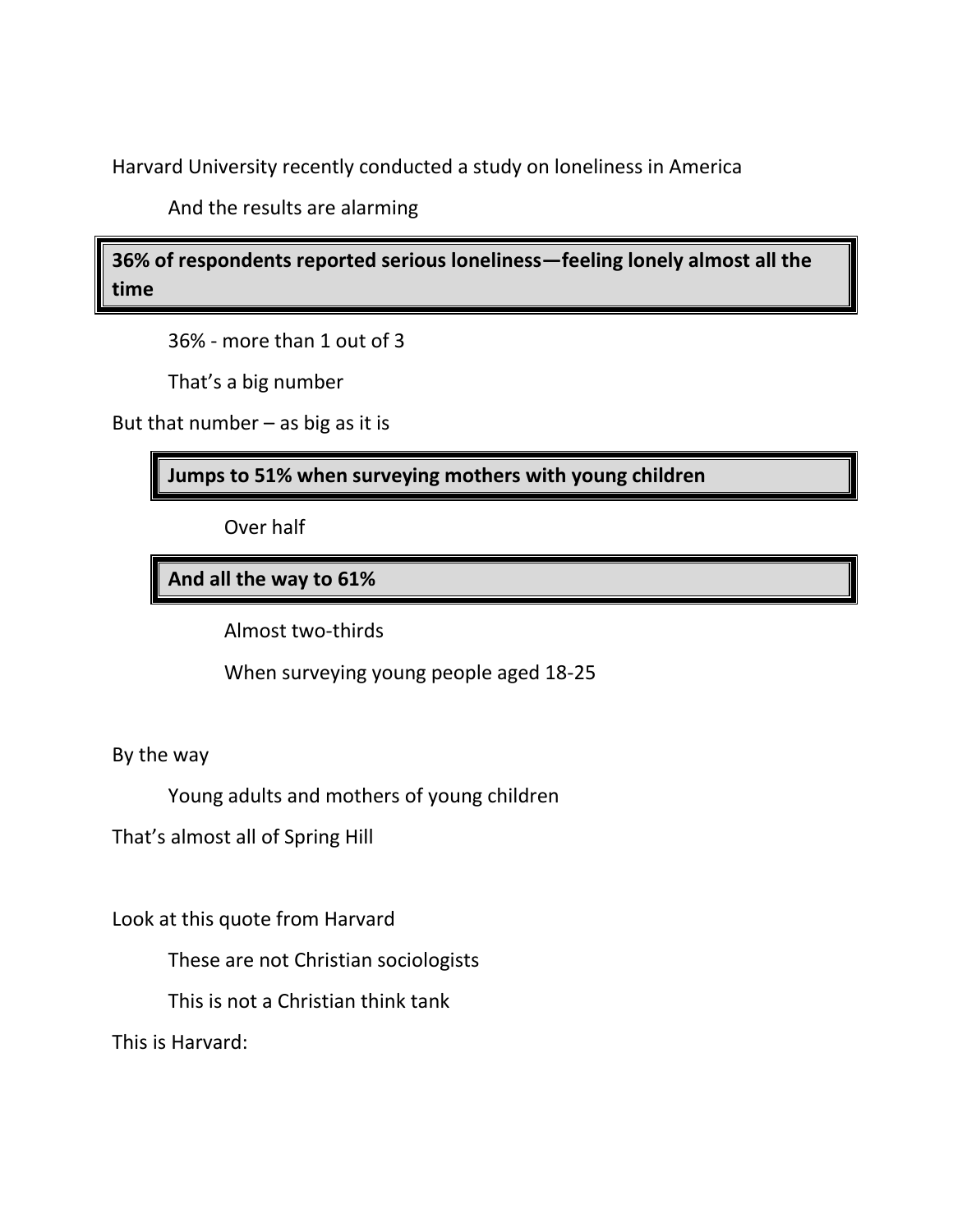**"We need to return to an idea that was central to our founding and is at the heart of many great religious traditions: We have commitments to ourselves, but we also have vital commitments to each other, including to those who are vulnerable." — LONELINESS IN AMERICA**

Harvard University is calling on the church

Do you see that?

Harvard is calling on the church

To return to its roots

Because it sees the devastating impact

That has come

From the church losing its way

This reminds me of an event from the life of Jesus

Jesus was cutting through Sychar

On the way to Galilee

And He talks with a lonely, Samaritan woman

Who had come out by herself

To draw water at a well

The disciples had gone into town to get food

And so the two of them talked together

He let her know that He knew her

He was aware of the dead ends in her journey

But He also let her know that He loved her

Accepted her, for who she is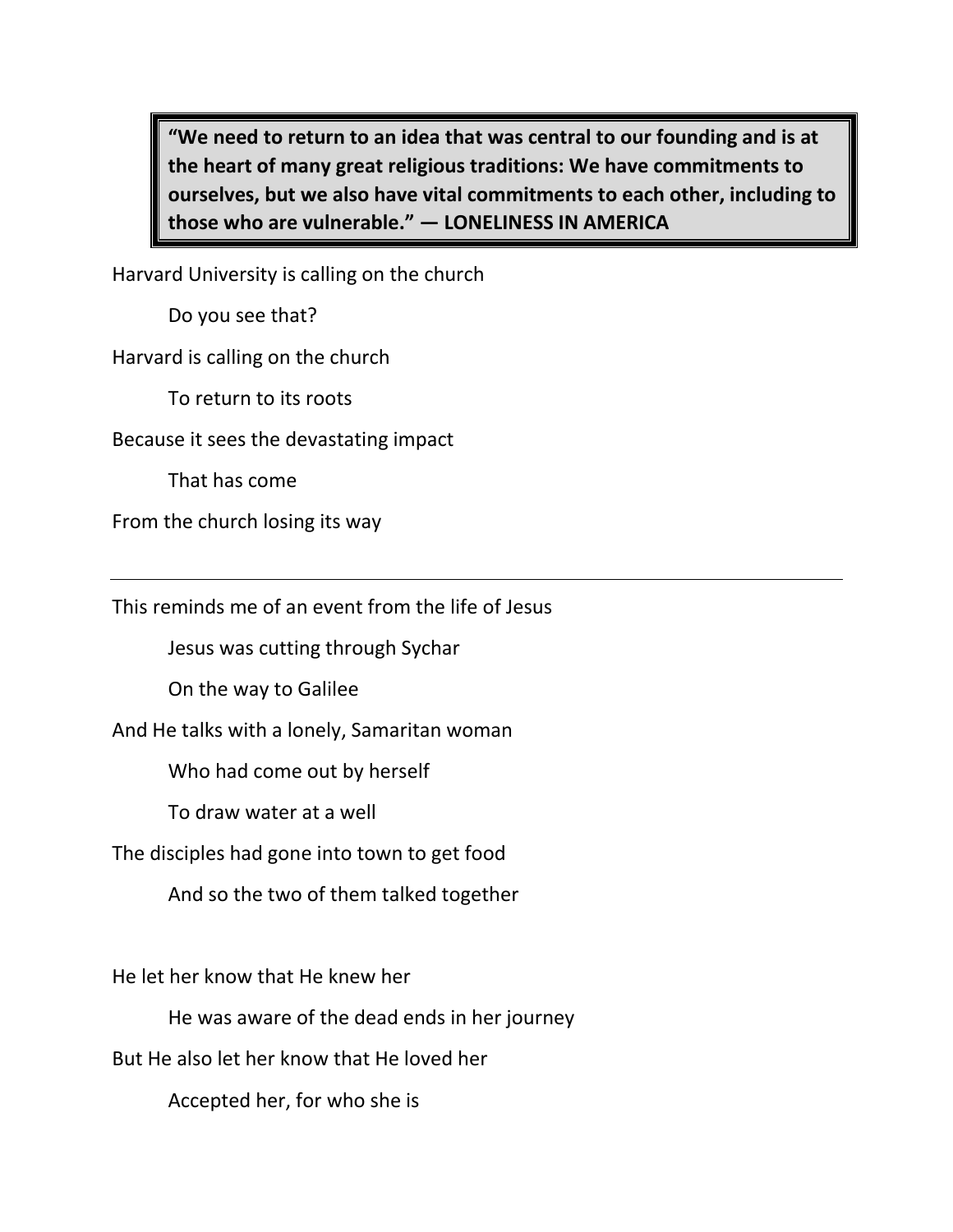And had so many plans and dreams of what her life could yet become

His brief conversation was so inspiring to her

That she ran into town

To the people that she was awkwardly trying to avoid

She ran into town

To get them to all come meet Jesus

She leaves about the time

The disciples get back

They hand Jesus His burger and fries

But He doesn't eat it

He's emotional

He's wrapped up in thought

He's still thinking about her

They beckon Him to eat

**John 4:32 - But He said to them, "I have food to eat that you know nothing about."**

I love it

He's consumed with the conversation

That He just had

They're consumed with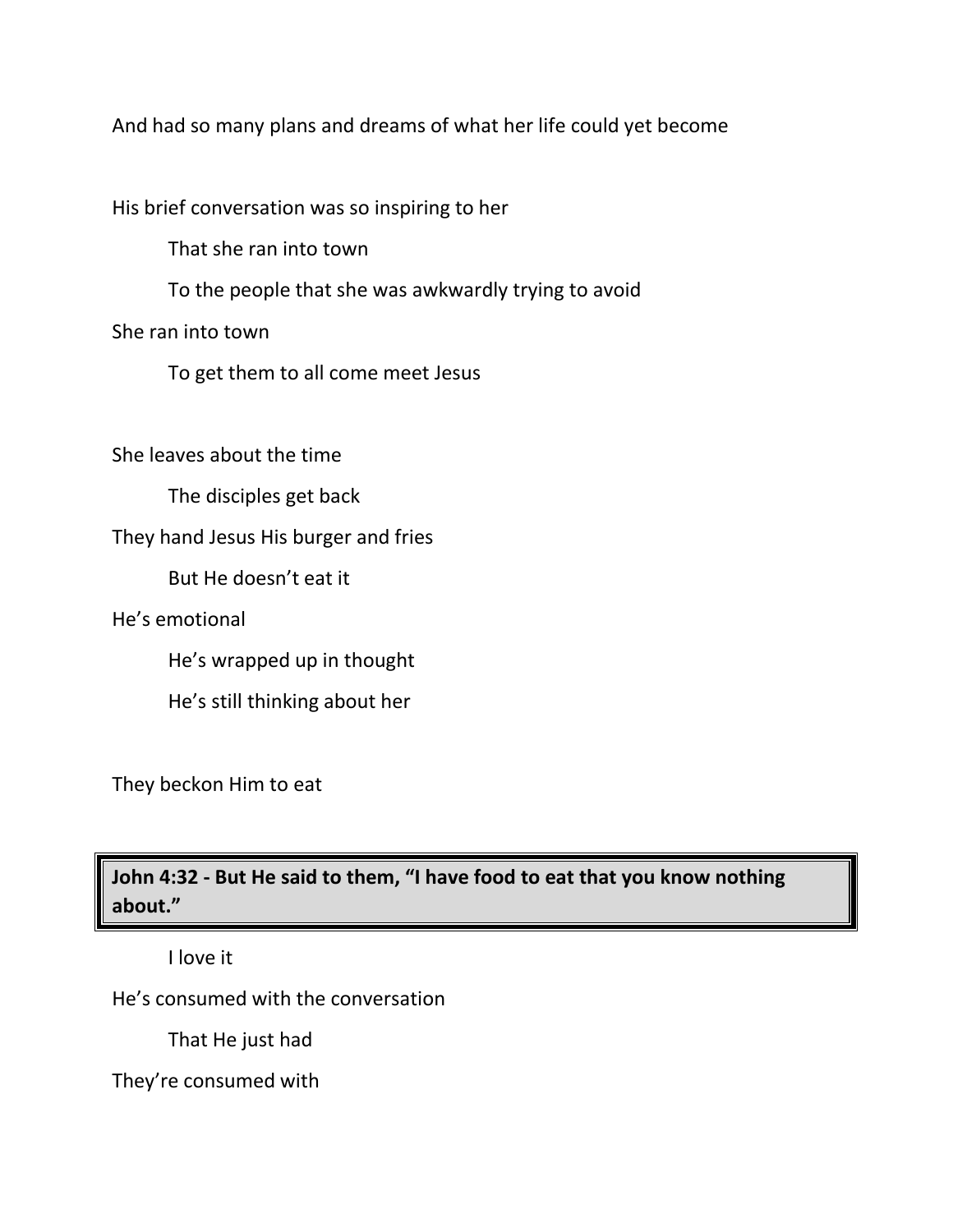Eating their Happy Meal

He says, I have food you know nothing about

And they say to each other

Maybe somebody else brought Him food

They're looking around for a sandwich wrapper

Or Chick-fil-A sauce

**John 4:34 "My food," said Jesus, "is to do the will of Him who sent Me and to finish His work."**

My food

What's true about food?

You have to eat a time or two or three each day

If you don't

You're whole body will revolt

Jesus said

My food – the thing I have to do a time or two or three each day

Is to do the will of Him who sent Me

Is to connect with people

Like this dear, lonely, rejected woman

And then He says the line for us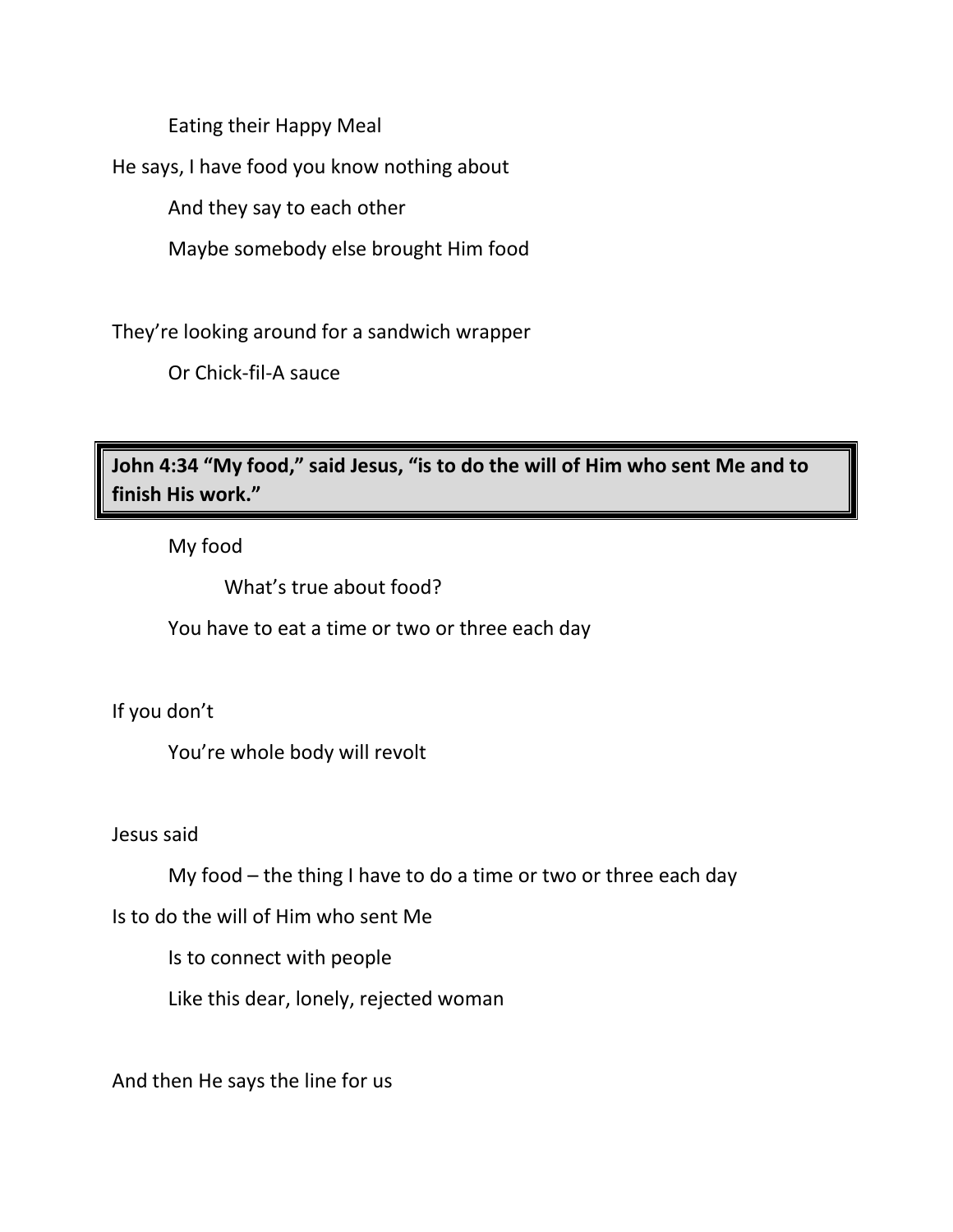**John 4:35 - Don't you have a saying, 'It's still four months until harvest'? I tell you, open your eyes and look at the fields! They are ripe for harvest.**

Jesus is saying

If you don't see people

That you can love in My Name

You're just not looking

Open your eyes!

Look at this quote from Harvard's research:

**"About half of lonely young adults in our survey reported that no one in the past few weeks had 'taken more than just a few minutes' to ask how they are doing in a way that made them feel like the person 'genuinely cared.'"**

Open your eyes

That person lives in your neighborhood

She works in the cubicle next to yours

He's the quiet student in your Algebra class

Or staring at her phone while her kids play baseball

We've got to open our eyes

Because the Gospel is for everyone

I want you to notice the commonalities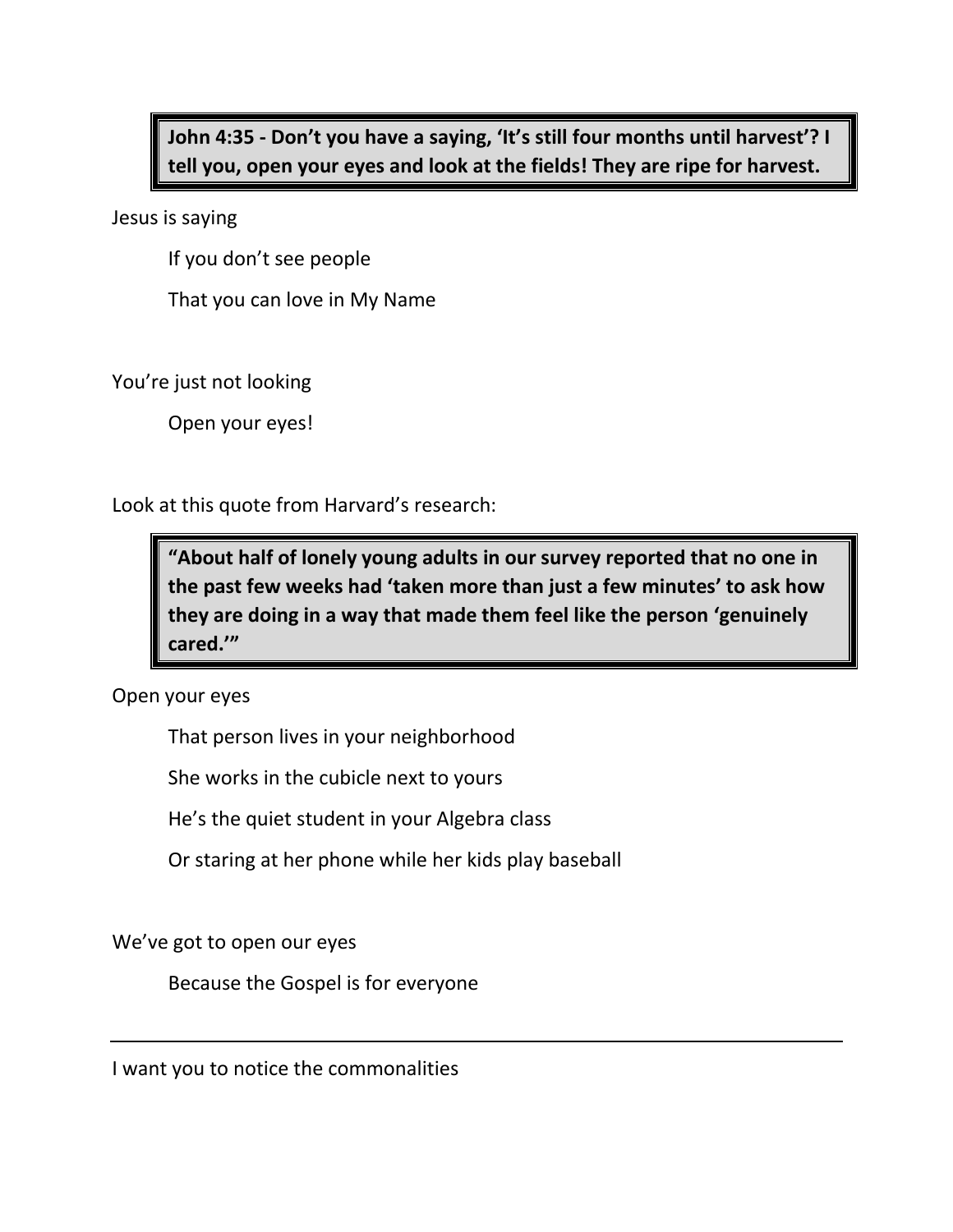# Between Jesus' interaction

And Matthew's party

One had food

One didn't

That doesn't matter

One was a large crowd

One was two people

That doesn't matter

One was planned out

One was spontaneous

Those things don't matter

But what things are in common?

No one's rushing off

No one's in a hurry

There was time for discussion

And listening

And care

There was no agenda

No hard sale

Just love

Matthew invited many friends to dinner with Jesus

I think Matthew's a genius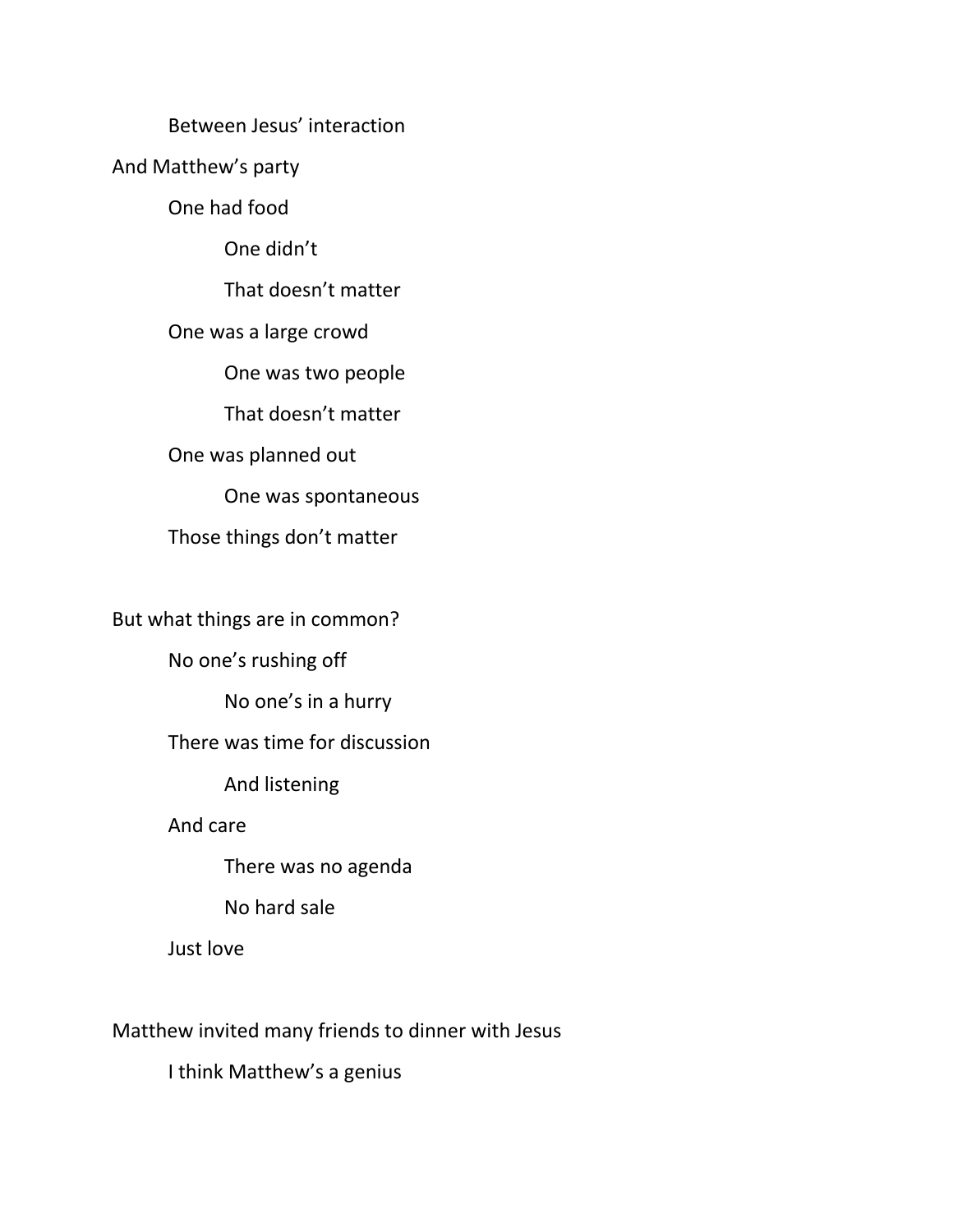He had just recently been following Jesus

Now he's been called by Jesus to be an apostle

And he has all these friends

Who need to meet Jesus like he has

That's a lot of pressure

I wonder if maybe he was nervous about what to say

Or insecure that he didn't know enough

So he says

I know what I'll do I'll invite all of my friends over They like a good party

And then I'll invite Jesus

And the fellas

They like to eat

And we'll just see what happens

So what did happen?

We don't know

But by the end of Matthew 9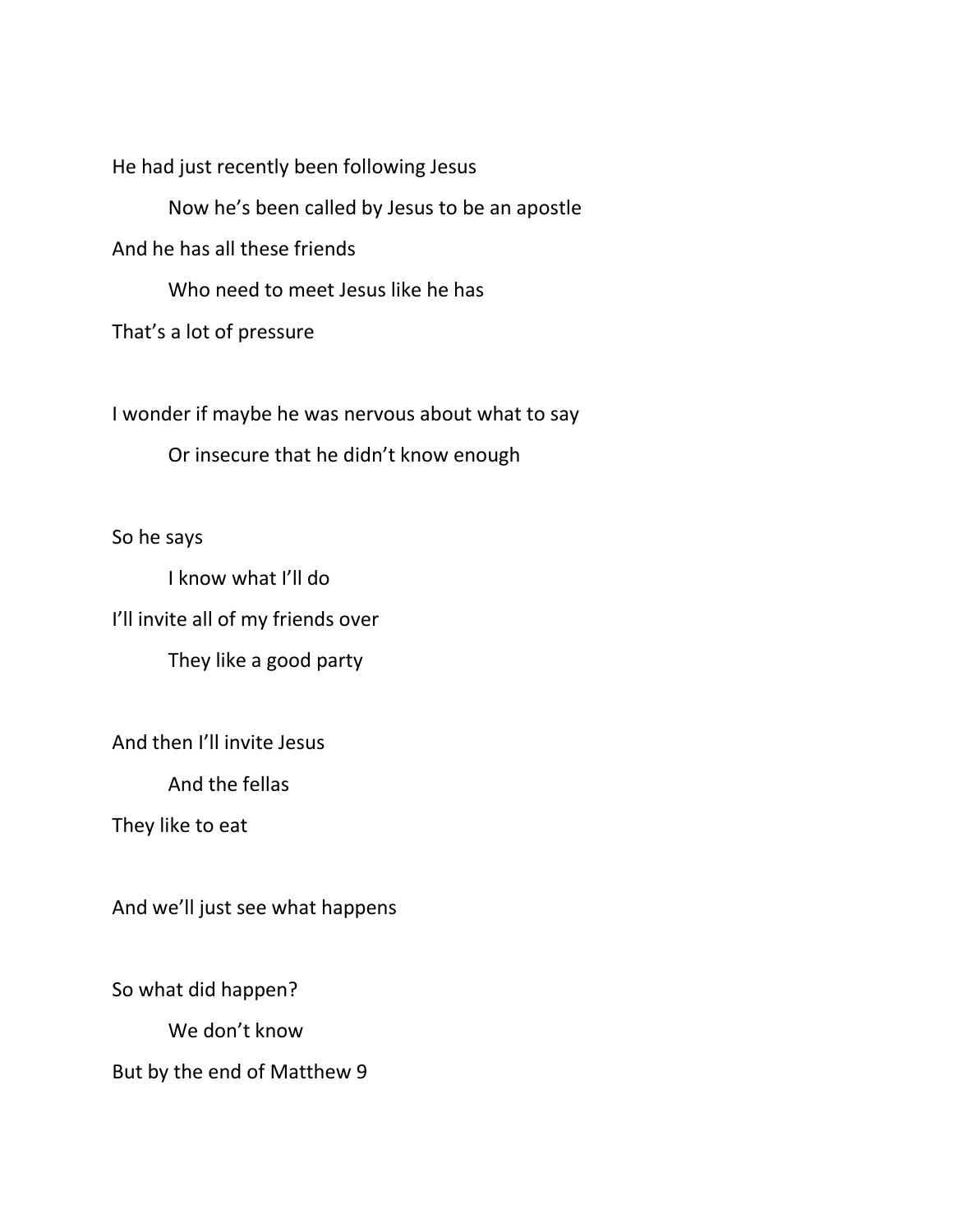That same chapter

Matthew writes this:

**Matthew 9:36 - When He saw the crowds, He had compassion on them, because they were harassed and helpless, like sheep without a shepherd.** 

We don't know

But I would care to wager that some of that crowd

First met Jesus at Levi's house

First met Jesus at a party

There at the end of chapter 9

Jesus looking at the crowds

Says to His disciples

**Matthew 9:37-38 -** Then He said to His disciples, **"The harvest is plentiful but the workers are few. Ask the Lord of the harvest, therefore, to send out workers into His harvest field."**

Just like in John 4

Open your eyes

There are so, so many people

Looking frantically

For what they'll only find in Jesus

They don't know they're looking for Jesus

They think they're looking for a better job

Or a better house

Or a better partner

They're sometimes gaining the whole world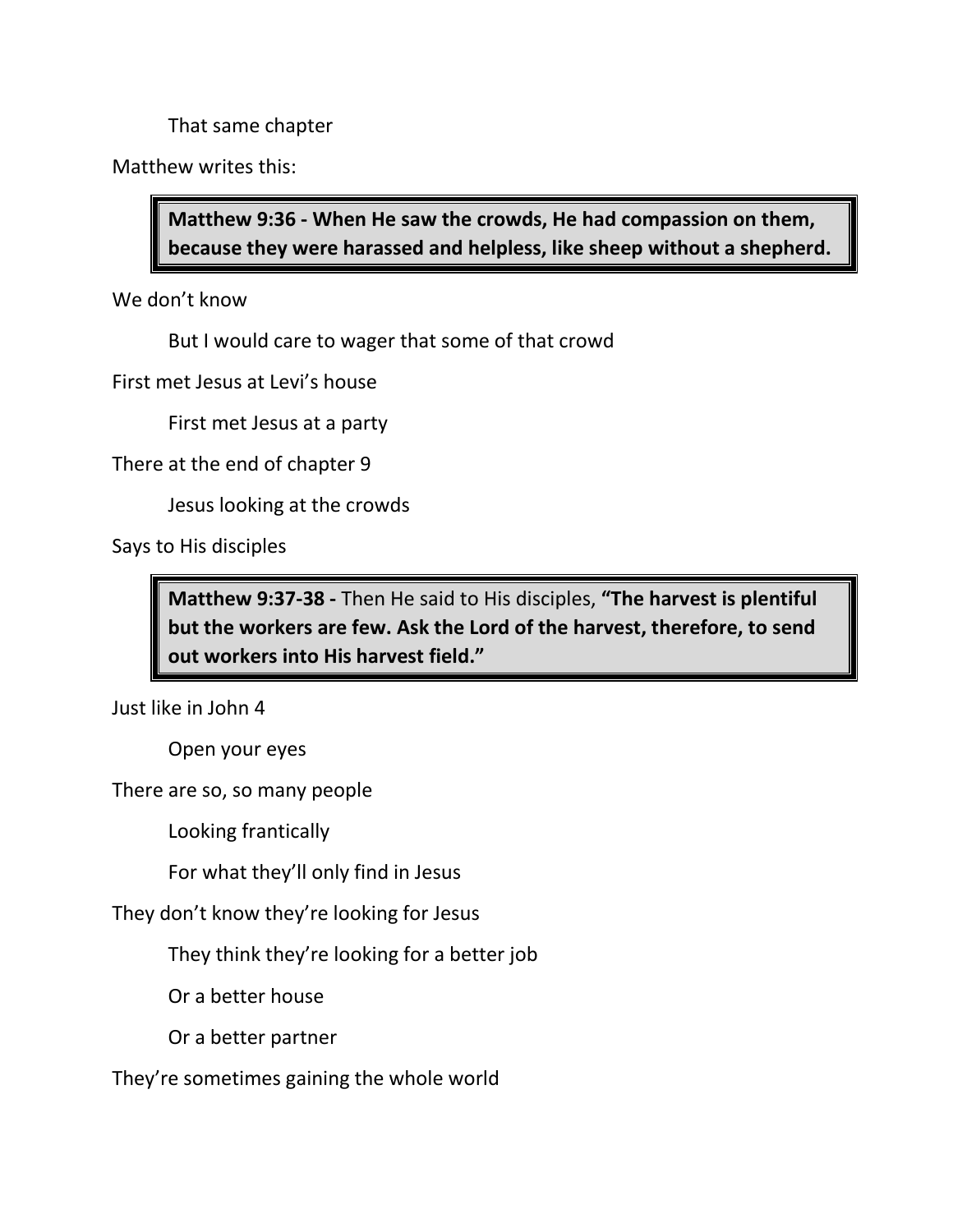And yet losing their soul

But they are looking frantically

For what they'll only find in Jesus

You know, some of you have the ability to teach

And you are so creative

In telling Bible stories to kids or teens

We need you

Some of you are prayer warriors

And when you pray

You lose all sense of time

Next thing you know

45 minutes has passed

That has never happened to me

We need you

Some of you are great musicians

Or organizers

Or your just handy

We need all of you

But some of you are sitting here saying

I can't do any of that

All I know how to do

Is have people over to my house for burgers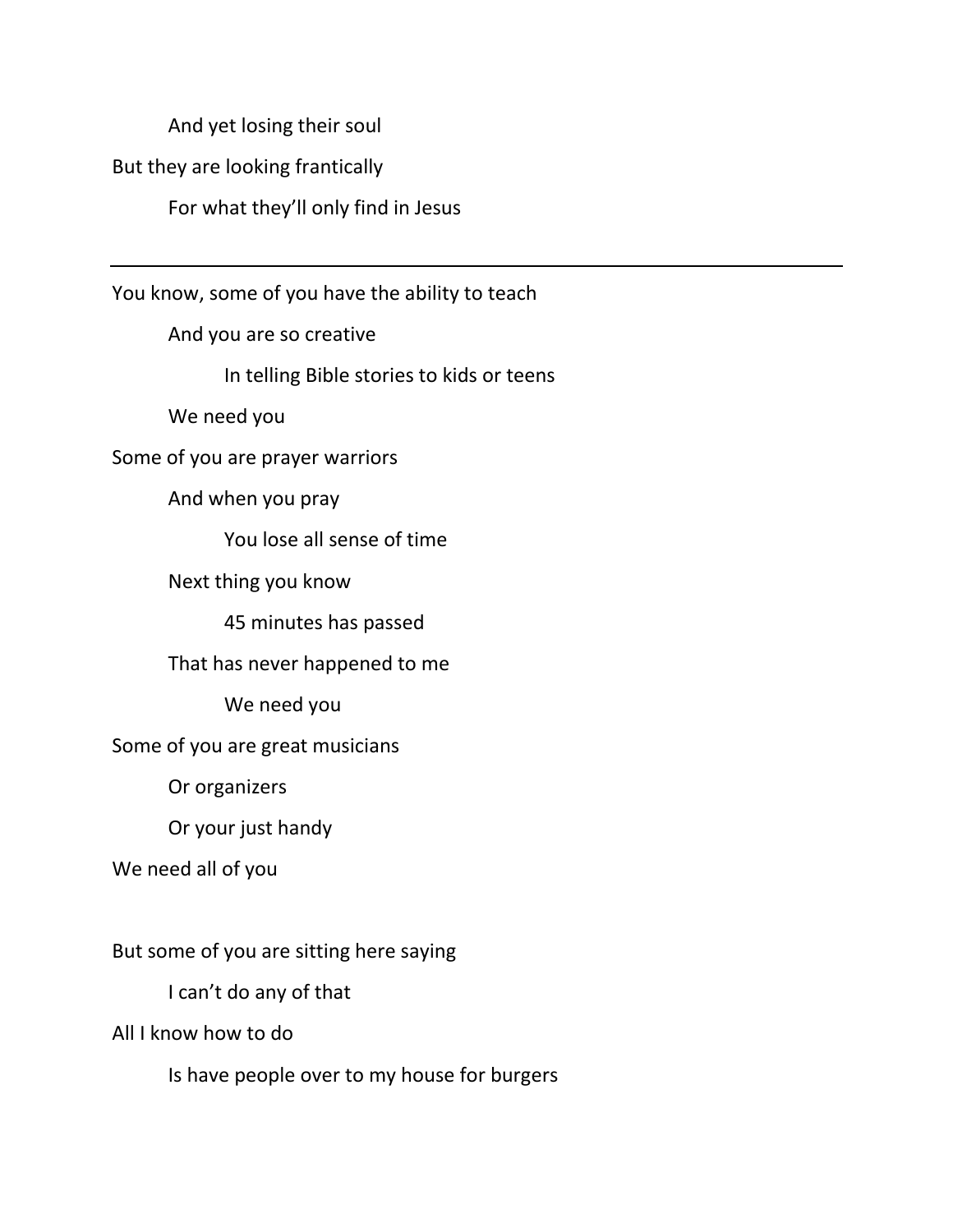We need you

And some of you are saying

I'm a terrible event planner

But I like to eat and hang out with people

We need you too

Matthew

Invited

Many Friends

To Dinner

**With Jesus**

Last week

I asked you to get four people in mind

Four people who are not connected to God or a local church

And to pray for them every day

We'll talk more about that

Over the next couple weeks

Today I want you to consider inviting them

Maybe to church

But maybe just to your house for burgers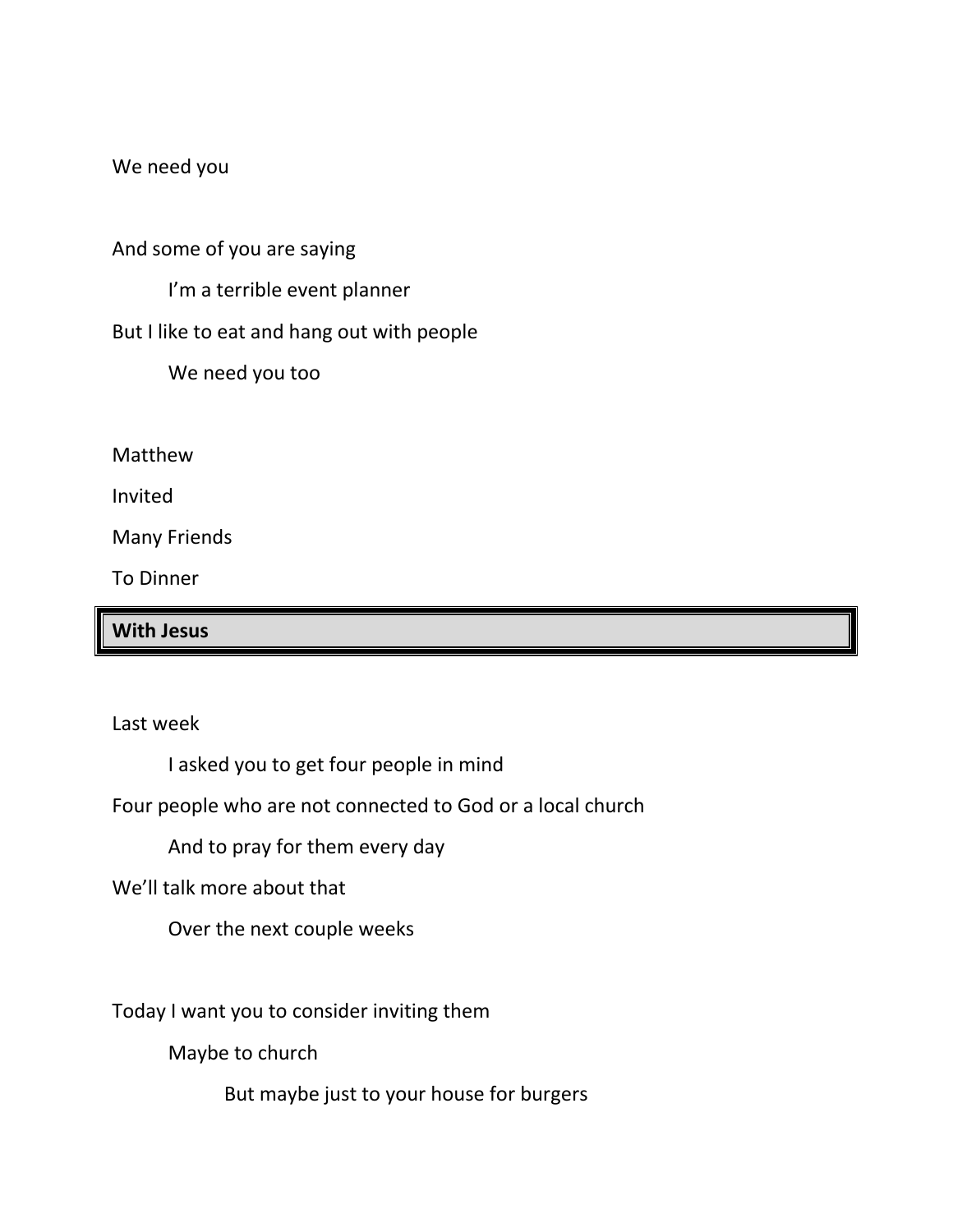And invite a couple of non-weird church friends over

Not the weird ones

At least not yet

Or invite them to your lifegroup

Maybe have a social night

And several families invite friends

Don't bait and switch it

Don't make it weird or sales like

## Just love people

And invite them into your life

Listen to me

Several of us

Several of us

Have not responded to that invitation

From God Himself

He has invited you

Just as He has me

He has invited you

To a dinner

The Bible calls it the great wedding feast

And one day

When our life is over

God will host a big party in Heaven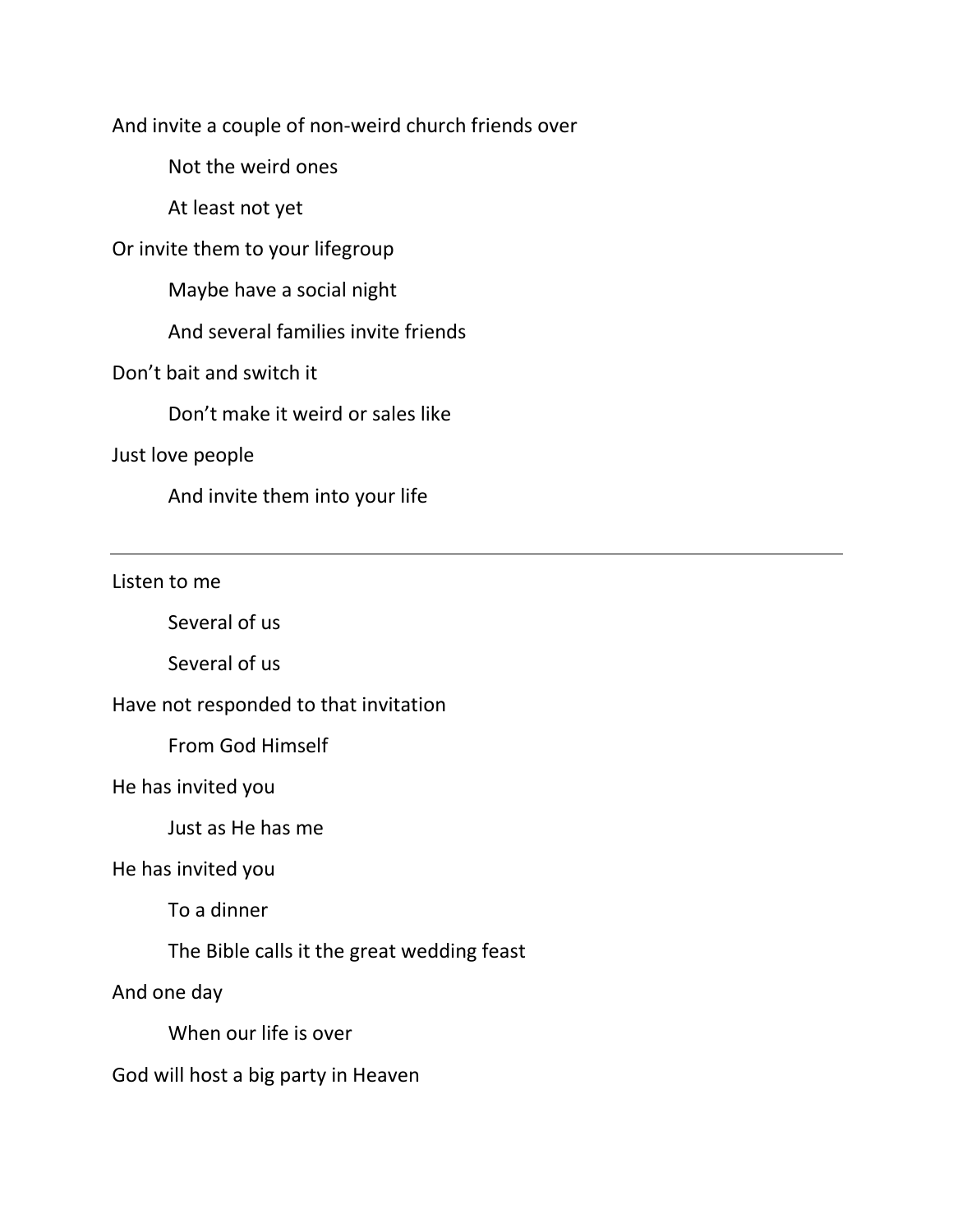Where Jesus will be wed

To the church

His bride

And He will pledge again

To love us

And we will pledge

With newly cleansed hearts

To love Him

And those who have made Jesus their Lord & Savior

Will celebrate that day

Together

With Him

If you have never given your life to the Lord

You won't be invited on that day

And that will break my heart

And it will break His

I don't want you to miss that

Mark 2:13-17 - Once again Jesus went out beside the lake. A large crowd came to Him, and He began to teach them. As He walked along, He saw Levi son of Alphaeus sitting at the tax collector's booth. "Follow me," Jesus told him, and Levi